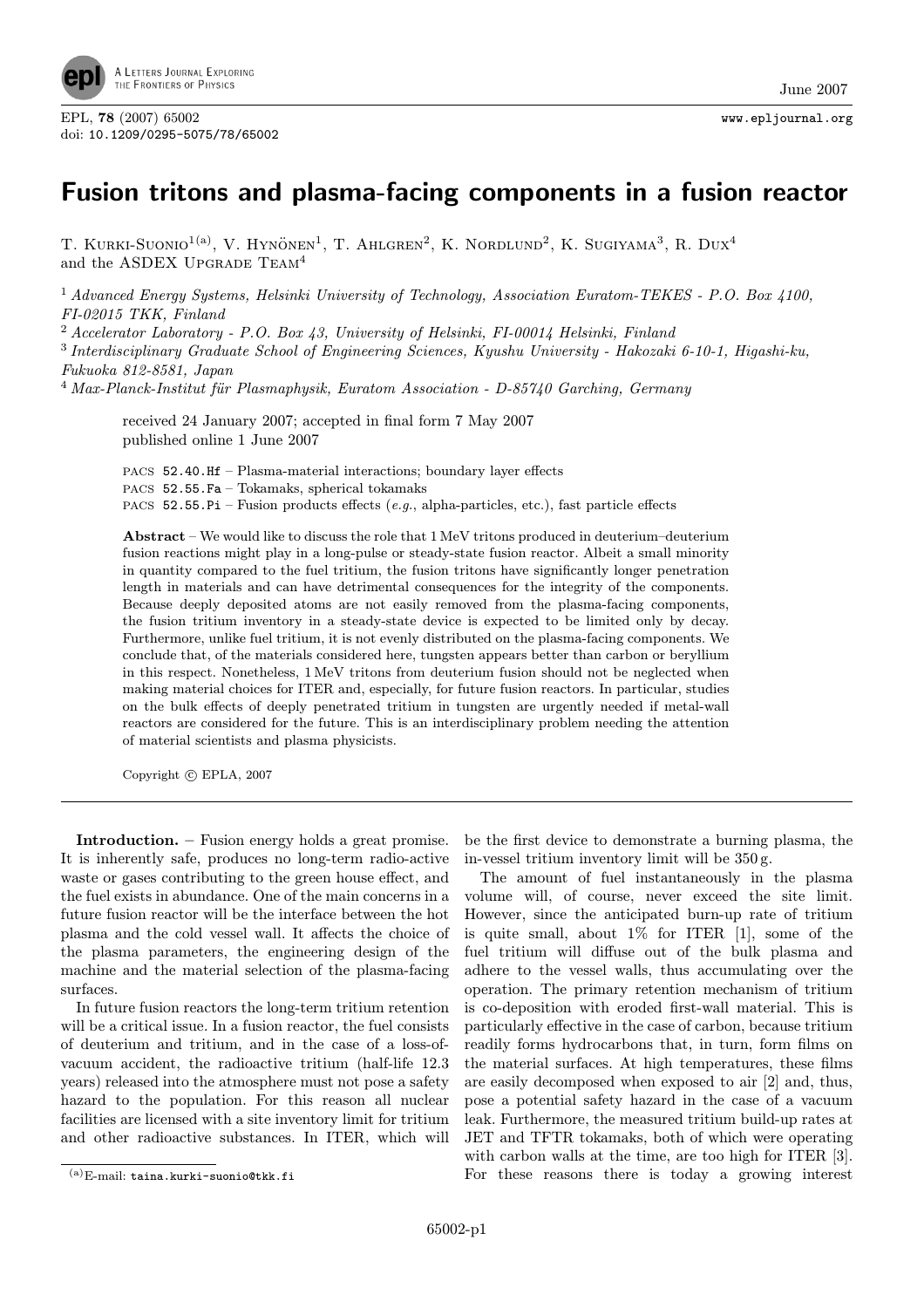in carbon-free fusion machines: ASDEX Upgrade in Garching, Germany, has replaced, step-by-step, all carbon fibre composite structures by tungsten-coated ones [4,5], while on Alcator C-Mod at MIT, Cambridge, USA, molybdenum has been intensely investigated as a firstwall material candidate [6,7]. The present ITER design is based on using three different materials for the plasmafacing components: tungsten, beryllium and carbon.

The tritium inventory from the fuel tritium is typically found on top of the material surfaces, where it is deposited as amorphous hydrogen-rich carbon layers. This is because the fuel tritons are thermal, i.e., have low energy  $(E \leq 100 \text{ eV})$  and, thus, a penetration depth of at most a few nanometers. The advantage of surface deposition is that various techniques of removing the contaminated films from the surfaces exist [2], at least in principle. However, tritium is also formed in deuterium–deuterium (D–D) reactions. The quantity of tritium formed inside the plasma will be insignificant compared to the amount of fuel tritium: the D–D fusion reaction rate is about 1/200 of the deuterium–tritium reaction rate [8]. But due to its very high energy, contribution of the fusion-born tritium to the long-term tritium inventory and material damages can still be significant. Until now, with few exceptions [9,10], most of the studies on tritium retention have concentrated on thermal tritium that can penetrate the material only by diffusion. The implantation of tritium has been considered only for energies up to keV range [11].

In this paper we briefly discuss the relevance of the fusion-born tritium for ITER and for a fusion reactor that is supposed to operate on steady-state basis. Of the materials, the emphasis is on tungsten because, although ITER will use beryllium as the first-wall material, future power reactors are envisaged to operate with heavymetal walls. The discussion is supplemented by both experimental and numerical results from the ASDEX Upgrade tokamak.

High-energy tritons from D–D reactions. – The fusion tritons are produced in one of the two D–D reaction branches,

$$
D + D \rightarrow {}^{3}He(0.82 \text{ MeV}) + n(2.45 \text{ MeV})
$$
  

$$
D + D \rightarrow T(1.01 \text{ MeV}) + p(3.02 \text{ MeV}).
$$

Since the reaction rates for the two branches are practically equal in the relevant temperature range (up to a few tens of keVs) [8], the triton source rate can be experimentally inferred from the measured neutron rate. Due to their wide drift orbits, the 1 MeV tritons have a much higher probability of escaping the plasma at high energy and, because of their high energy, they penetrate a lot deeper, up to ten micrometers, in the material structures of the vacuum vessel.

The loss rate at high energies is enhanced by the so-called ripple diffusion, always present in a tokamak with a finite number of toroidal field coils. The loss of axisymmetry makes the trapped banana orbits to become



Fig. 1: (Colour on-line) The triton source rate for beam–plasma (grey bars) and thermal (red/grey thick-lined bars) D–D reactions calculated for ASDEX Upgrade shot  $\#$  17219. Reprinted with permission from fig. 21, ref.  $[12]$ .  $\copyright$  Copyright 2007 by IOP Publishing Limited.

stochastic and can lead the tritons out of the plasma before they have had enough time to slow down significantly. This mechanism leads to increased triton flux, particularly on the low-field side of the vessel. The effect of the toroidal ripple on fast-particle losses in ASDEX Upgrade has been evaluated using the orbit-following Monte Carlo code Asco $T$  [12], where it was found to increase the wall load by 50%. The effect of ripple on highenergy tritons has also been observed experimentally [10].

An order of magnitude estimate for the amount of D–D tritium produced in one 400 s ITER pulse can be obtained separately for the thermal deuterium ions and for the reactions with neutral beam ions. In contemporary tokamaks, fusion tritium is formed mostly in beam–plasma reactions. Figure 1 shows the triton source rate for beam–plasma reactions and thermal ions calculated for ASDEX Upgrade pulse #17219, and the dominance of beam–plasma reactions is obvious. In the ITER inductive operating scenario [13], the average electron density is  $\langle n_e \rangle = 10.1 \times 10^{19} \,\mathrm{m}^{-3}$ . Neglecting the impurities this is equal to the deuteron density,  $\langle n_{\text{D}} \rangle = \langle n_{\text{e}} \rangle$ . The D-D reactivity for average ion temperature  $\langle T_1 \rangle = 8 \text{ keV}$  in the inductive scenario is  $\langle \sigma v \rangle = 3.4 \times 10^{-25} \,\mathrm{m}^3/\mathrm{s}$  [8]. The plasma volume is  $V = 831 \text{ m}^3$ , so that a rough estimate for the amount of tritium produced by thermal ions is

$$
m_{\text{T,th}} = \frac{1}{2} \langle n_{\text{D}} \rangle^2 \langle \sigma v \rangle V \times 400 \,\text{s} \times 3 \,\text{amu}
$$

$$
\approx 2.8 \,\text{mg/pulse.}
$$

The two heating and current drive injectors in ITER deliver deuterium beams with a total power of 33 MW and nominal energy of  $1 \,\text{MeV}$ , which equals to  $2.06 \times 10^{20}$ particles per second. A more detailed calculation would require information about the steady-state distributions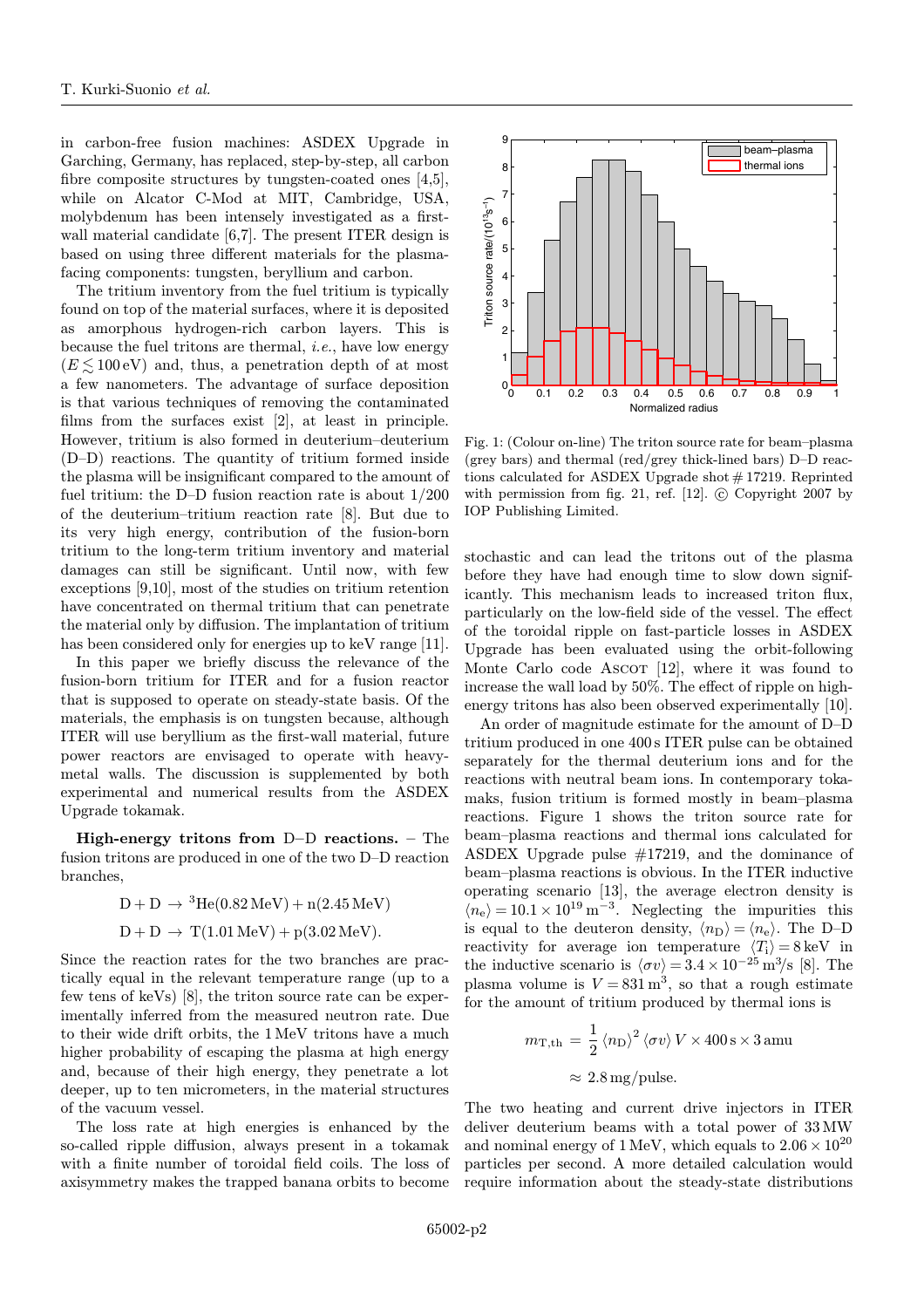of beam particles, but since the slowing-down time of 1 MeV is of the order of seconds, a reasonable estimate can be acquired by assuming  $2 \times 10^{20}$  1 MeV deuterons distributed homogeneously in the plasma. The velocity and the fusion cross-sections of 1 MeV deuterons are  $v = 9.8 \times 10^6$  m/s and  $\sigma = 8.7 \times 10^{-30}$  m<sup>2</sup> [8]. With these assumptions we get

$$
m_{\text{T,beam}} = \langle n_{\text{D}} \rangle \frac{2 \times 10^{20}}{V} \,\sigma v \times V \times 400 \,\text{s} \times 3 \,\text{amu}
$$

$$
\approx 3.5 \,\text{mg/pulse}
$$

for the amount of tritium produced in beam–plasma reactions. Even though only a part of the tritium produced in D–D reactions comes out of the plasma with high energy, it still means a few milligrams per pulse. On JT-60 about one third of the fusion tritium have been found to reach the walls in OFMC simulations [9], and similar numbers are obtained for ASDEX Upgrade in ASCOT simulations (see the following section and ref. [12]).

In order to carry on the order-of-magnitude estimate to the tritium inventory in ITER and in a steady-state device, we will assume that the only mechanism limiting the amount of tritium in the wall is its radioactive decay, i.e., we neglect any other saturation effects. Assuming a constant source rate S, the time dependence of tritium inventory in this case can be solved from

$$
\frac{\mathrm{d}N}{\mathrm{d}t} = S - \lambda N,
$$

giving  $N(t) = S/\lambda[1 - \exp(-\lambda t)].$  In the limit  $t \to \infty$  the steady-state inventory will be  $N_{\infty} = S/\lambda$ . Assuming 1 mg of tritium to be implanted in one 400 s ITER pulse, and 12 000 pulses distributed uniformly over 10 years (see ref. [11]), this gives  $N_{\infty} = 20$  g. In 10 years the inventory will be  $N(t=10a) = 9g$ . However, assuming the same source rate of  $S = 1 \text{ mg}/400 \text{ s}$  in a steady-state device leads to  $N_{\infty} = 1.4 \text{ kg}$ . In reality the source rate is likely to be larger, and already in ITER additional energetic tritons in the MeV range are produced by ion cyclotron resonance heating.

Using the SRIM2003 code (the Stopping and Range of Ions on Matter) [14] with the default parameters for density and normal angle of incidence, we obtained the mean ranges for 1 MeV and 100 eV tritons in carbon (at graphite density of  $2.25 \text{ g/cm}^3$ ), tungsten and beryllium as shown in table 1. Although the nuclear and electronic stopping powers in SRIM are known to have systematic uncertainties of the order of  $10\%$  [15,16], such possible uncertainties are not significant for the further discussion in the current paper.

In tungsten, it has been experimentally observed that at room temperature the deuterium retention in tungsten increases with implantation energy. At deuterium implantation energy of 5 keV, at low fluences ( $\lesssim 10^{21}$  m<sup>-2</sup>) only about 7% of deuterium is retained in polycrystalline tungsten. This retained amount then rapidly increases with

Table 1: The mean range of tritons in carbon, tungsten and beryllium at energies 100 eV and 1 MeV.

| Implant. energy | $100\,\mathrm{eV}$ | 1 MeV                    |
|-----------------|--------------------|--------------------------|
| tungsten        | $(2.8 \pm 1.5)$ nm | $(4.3 \pm 0.1) \,\mu m$  |
| carbon          | $(2.8 \pm 1.6)$ nm | $(7.7 \pm 0.1) \,\mu m$  |
| beryllium       | $(3.3 \pm 1.6)$ nm | $(10.2 \pm 0.1) \,\mu m$ |

Table 2: The backscattered fraction of implanted atoms at energies 100 eV and 1 MeV.

| Implant. energy | $100\,\mathrm{eV}$ | 1 MeV                 |
|-----------------|--------------------|-----------------------|
| tungsten        | $(47.1 \pm 0.2)\%$ | $(0.11 \pm 0.01)\%$   |
| carbon          | $(9.9 \pm 0.1)\%$  | $(0.000 \pm 0.001)\%$ |
| beryllium       | $(6.2 \pm 0.1)\%$  | $(0.000 \pm 0.001)\%$ |

implantation energy up to 22% and 55% for implantation energies 15 keV and 30 keV, respectively [17]. Thus, at MeV implantation energies virtually all implanted tritium is retained at low fluences. There are two reasons for this: firstly, implantation with higher energy creates more implantation-induced damage to which tritium is trapped, and secondly, the deeper projected range increases the probability of tritium to be trapped in inner walls of intrinsic microscopic cavities localized at grain boundaries [18].

Another effect that increases the retention of tritium in materials with increasing implantation energy is the rapid decrease of backscattering probability with implantation energy. Table 2 shows how about 47% of 100 eV tritium atoms hitting tungsten are backscattered into the plasma, while at  $1 \text{ MeV}$  the backscattering probability is almost zero. The combined effect of reduced backscattering probability and increased retention of tritium at implantation energies of 1 MeV compared to 100 eV further enhances the importance of D–D reaction considering the total tritium inventory in fusion reactors.

Estimating the retention of deuterium in tungsten becomes more complicated at high deuterium fluences  $(> 10^{22} \,\mathrm{m}^{-2})$ . According to Haasz *et al.* [19], at implantation energy of 0.5 keV, the saturation retention of deuterium is about  $5 \times 10^{20}$  m<sup>-2</sup> for implantation fluences between  $10^{21} \text{ m}^{-2}$  and  $10^{24} \text{ m}^{-2}$ . In another study with larger implantation energy of 6 keV and fluence of  $10^{23} \text{ m}^{-2}$ , the deuterium saturation concentration was about  $5 \times 10^{27} \text{ m}^{-3}$ . This corresponds to about 10 atomic percent of deuterium in tungsten [20]. The projected range of 6 keV deuterium is about 50 nm, but the deuterium concentration was found to display a slowly decreasing tail extending beyond  $2 \mu m$ . Thus, for the 1 MeV tritons, assuming a similar saturation concentration extending many times the projected range of 4.3  $\mu$ m the retention could be more than  $5 \times 10^{22}$  m<sup>-2</sup>. With a  $1000 \,\mathrm{m}^2$  tungsten wall, the saturation tritium amount in the implanted zone could reach 250 g. The rest of the tritium not retained in the implantation zone would have been released back to the plasma or would have diffused deeper into the tungsten wall.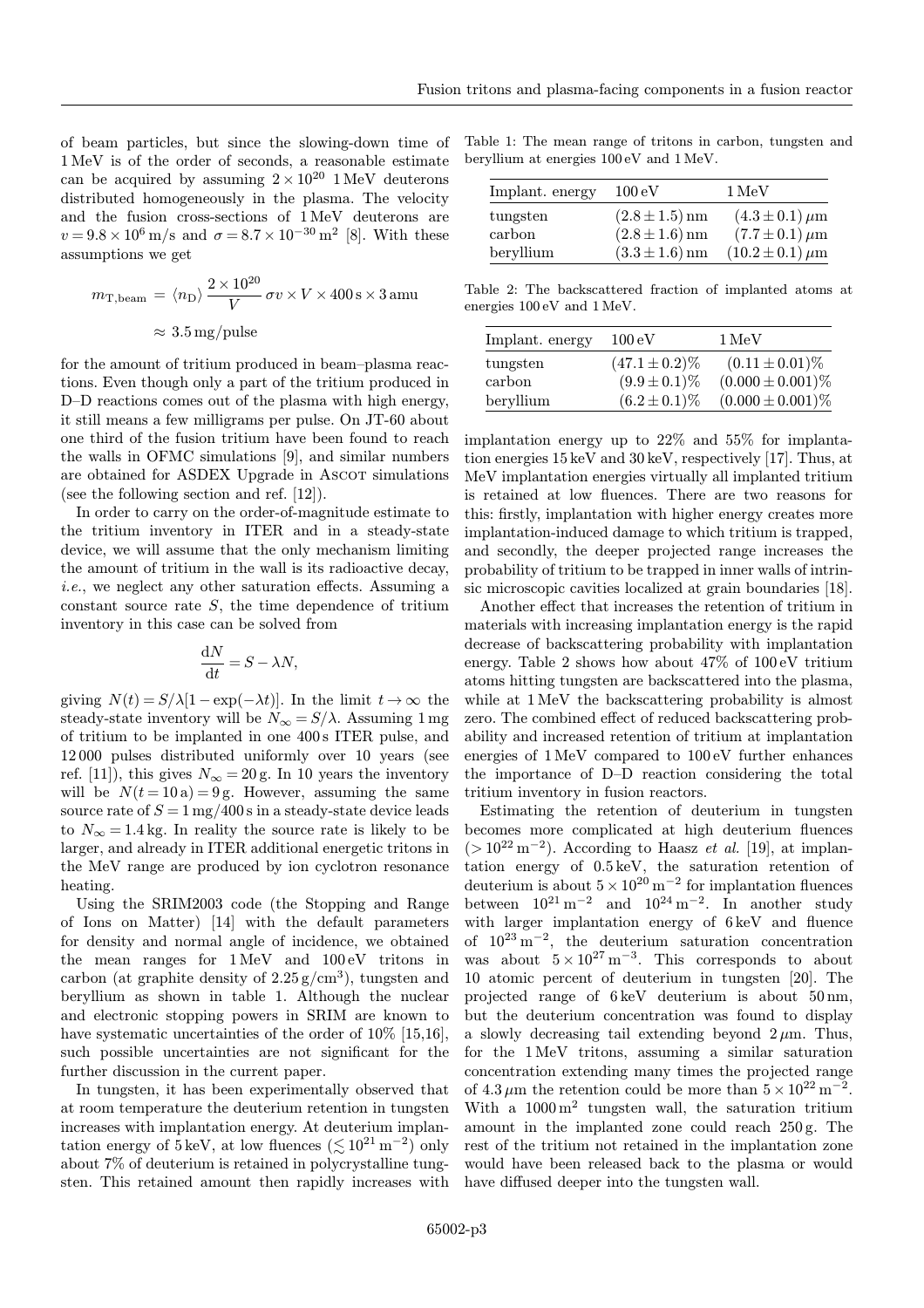At high fluences there will be another effect on the retention, namely blistering. When the fluence and flux are high enough so that hydrogen diffusion and defect recovery are slow, hydrogen starts to form bubbles in the material. The blister size increases with implantation energy [21]. When the blisters rupture, hydrogen retained in the wall is released.

We also consider whether the beta decay of tritium affects the bubble and/or bulk material properties. The kinetic energy of the beta particle (electron) produced in the decay is 18.6 keV, which leads, due to the conservation of energy and momentum, to a recoil energy of about 3 eV for the resulting <sup>3</sup>He atom. This energy is well below the threshold displacement energy of both carbon and common metals [22]. Also the 18.6 keV electron could, in principle, cause damage in materials when it collides with sample atoms. However, the maximum recoil energy that an electron of this energy can transfer in a headon collision to a Be- or C-atom is about 4 eV, and for a W-atom only 0.2 eV, which is also well below the threshold displacement energies in these materials [22]. Hence we conclude that the beta decay of tritium does not alter material properties significantly.

On the other hand, once the tritium has converted into a <sup>3</sup>He (if the tritium still remains in the sample), it will chemically behave like a helium rather than a hydrogen atom. He-atoms are known to produce damage in materials quite differently compared to hydrogen, e.g. helium forms bubbles very differently in tungsten than in hydrogen [18]. Thus for any tritium retained in the samples for time scales comparable to its half-life, not only the damage effects due tritium but also due to helium need to be considered.

Due to the exceptionally fast diffusion of hydrogen, only trapped hydrogen is present in tungsten at room temperature [23]. The release of hydrogen from polycrystalline tungsten starts at about 445 K [24], and practically all implanted hydrogen is removed from tungsten at about 900 K [17]. The high-energy tritium can thus be removed from tungsten at reasonable temperatures. In carbon, the removal of deeply penetrated tritium is considerably more difficult. The slower diffusion together with the quite strong binding of hydrogen atoms to the amorphous carbon matrix results in that temperatures between 1200 K and 1300 K, depending on carbon density, are needed to remove all hydrogen in a few hours [25,26].

D–D tritium surface distribution in ASDEX Upgrade. – To illustrate how fusion tritons are distributed in a fusion device, we now simulate the tritium wall distribution in ASDEX Upgrade using the ASCOT code. In the past, quantitative measurements of the tritium inventory were carried out for selected wall tiles in ASDEX Upgrade [27]. These measurements extended up to  $25 \mu m$ , and gave maximum concentrations of the order of several  $10^{-8}$  T/C (tritium atoms per carbon atom) in the private flux region. For comparison, the measured deuterium



Fig. 2: The measured Photo-Stimulate Luminescence (PSL) intensity on the divertor from ASDEX Upgrade campaigns 2001/2002 and 2002/2003. Reprinted with permission from fig. 24, ref.  $[12]$ .  $\odot$  Copyright 2007 by IOP Publishing Limited.



Fig. 3: The measured Photo-Stimulate Luminescence (PSL) intensity on the wall from ASDEX Upgrade campaign 2002/2003. Reprinted with permission from fig. 25, ref. [12]. c Copyright 2007 by IOP Publishing Limited.

concentrations at the depth of  $20 \mu m$  were found to be several  $10^{-4}$  D/C [28]. Qualitatively, the distribution of tritium surface deposition has been studied by Photo-Stimulate Luminescence (PSL) measurements carried out at JT-60U [29] and at ASDEX Upgrade [30]. Recent measurement results on ASDEX Upgrade are shown in figs. 2 (divertor region) and 3 (first wall). The highest tritium levels are found at the top of the divertor dome and at the guard limiter. The PSL intensity on the wall, and especially in the vicinity of the guard limiter, is an order of magnitude higher than on the divertor, but the intensities on the wall and on the divertor are not directly comparable because the wall is not axisymmetric.

As mentioned, the fuel tritium is predominantly co-deposited with eroded first-wall material, but in D–D discharge machines the tritium distribution on the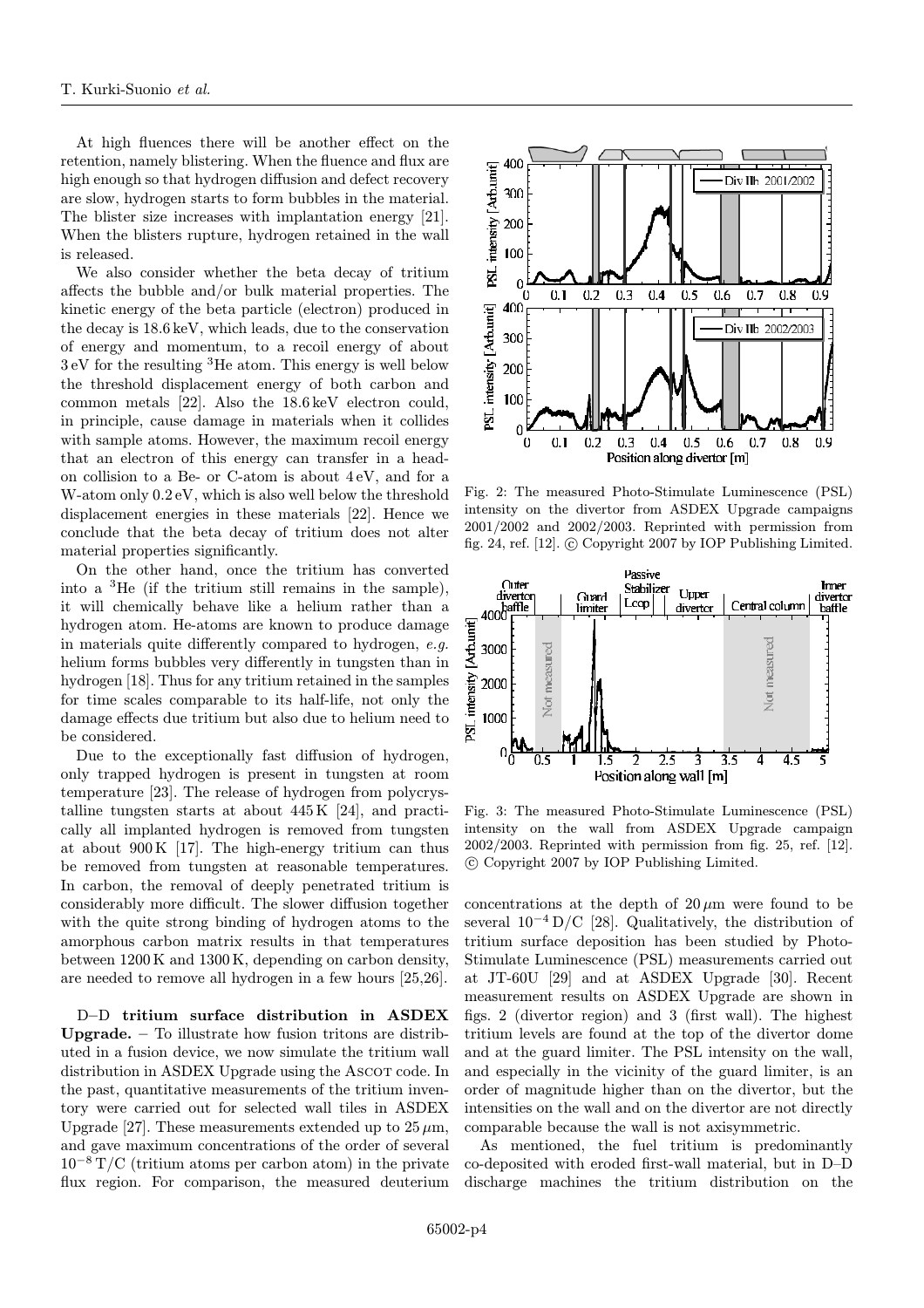

Fig. 4: (Colour on-line) The triton flux a) onto the divertor and b) onto the wall structures in the axisymmetrical case (solid line) and in the case with finite toroidal ripple (red/grey thick dashed line). The strike-points are marked with vertical dash-dotted lines in a), and the coordinates are illustrated on the left. Reprinted with permission from figs. 1 and 22, ref. [12]. c Copyright 2007 by IOP Publishing Limited.

plasma-facing components has been found to be similar to the distribution of high-energy triton implantation [29,30]. To confirm these findings, the D–D-triton flux onto the material surfaces was simulated. The measured distribution and the simulated flux can be compared qualitatively, because the former is the time integral of the latter, neglecting the decay.

The measured tritium in the surface materials has been accumulating over time and during various kinds of discharges, of which the H-mode is the most typical one. The magnetic and plasma backgrounds for the simulations were obtained from the improved H-mode discharge  $\#17219$  at  $t = 2.5$  s. The initial energy of tritons is 1.008 MeV, and in the simulations the pitch was assumed to be uniformly distributed. This is a reasonable assumption, since the initial energy of tritons is high even compared to the nominal injection energy of the neutral beams. Figure 1 shows the calculated source rate of tritons as a function of normalized radius  $\rho$ . Due to the fast parallel motion of beam ions, the tritons were assumed to be born uniformly along a flux surface.

An ensemble of 12 500 test particles was used and the particles were given weights according to the local volume element along a single flux surface and according to the triton source rate in the  $\rho$ -direction. The particles were simulated with and without ripple until they were thermalized, and the hits on the material surfaces were recorded.

Using the ASDEX Upgrade ripple values, the fraction of particles hitting the divertor was 11%, while the wall load was 24% of the total number of particles. Figure 4 shows the triton flux onto the divertor and onto the wall. For an axisymmetric case (no ripple) the divertor flux is practically the same (about 13%), but on the wall the flux onto the guard limiter  $(s_w \approx 1.5 \,\mathrm{m})$  is significantly higher with ripple (total load with axisymmetic magnetic field was only about 16%). Figure 5 shows the toroidal



Fig. 5: (Colour on-line) The toroidal distribution of the triton flux a) onto the divertor and b) onto the wall structures in the axisymmetrical case (grey bars) and in the case with finite toroidal ripple (red/grey thick-lined bars). Reprinted with permission from fig. 23, ref.  $[12]$ .  $\odot$  Copyright 2007 by IOP Publishing Limited.

distribution of the triton flux on the divertor and on the wall. The divertor load is always uniform in the toroidal direction, whereas the load to the first wall varies by a factor of three.

The simulated flux and the measured PSL intensity are in qualitative agreement. According to fig. 4, the region of largest triton flux is the private flux region. Furthermore, the energy of tritons ending up in the private flux region is found to be very close to the initial 1 MeV. The average energy of the limiter particles is fortunately lower (600 keV) because the stochastic diffusion is slow compared to the almost instantaneous losses to the private flux region, thus giving the particles more time to slow down. It should be noted that, even in the simulations where the magnetic field was non-axisymmetric due to the ripple, the wall structures were still taken toroidally symmetric. This means that the ripple-induced enhancement in the triton flux to the guard limiter is in reality necessarily much higher than implied in fig. 4.

Conclusions. – We conclude that the fusion-born tritium deserves a careful consideration in fusion reactors due to its high birth energy and deep penetration. In principle it can contribute to both material damage and total tritium inventory in the machine.

As for the tritium inventory, the D–D tritium constitutes only a small quantity compared to the fuel tritium, but its deposition into materials is very different: while fuel tritium is predominantly deposited on the wall surface layers and is thus, at least in principle, easily removable, the D–D tritium penetrates deep into the material. Of the wall materials considered for ITER and DEMO, i.e., beryllium, carbon and tungsten, the last one appears best-behaved in this respected because of the exceptionally fast diffusion of hydrogen isotopes in